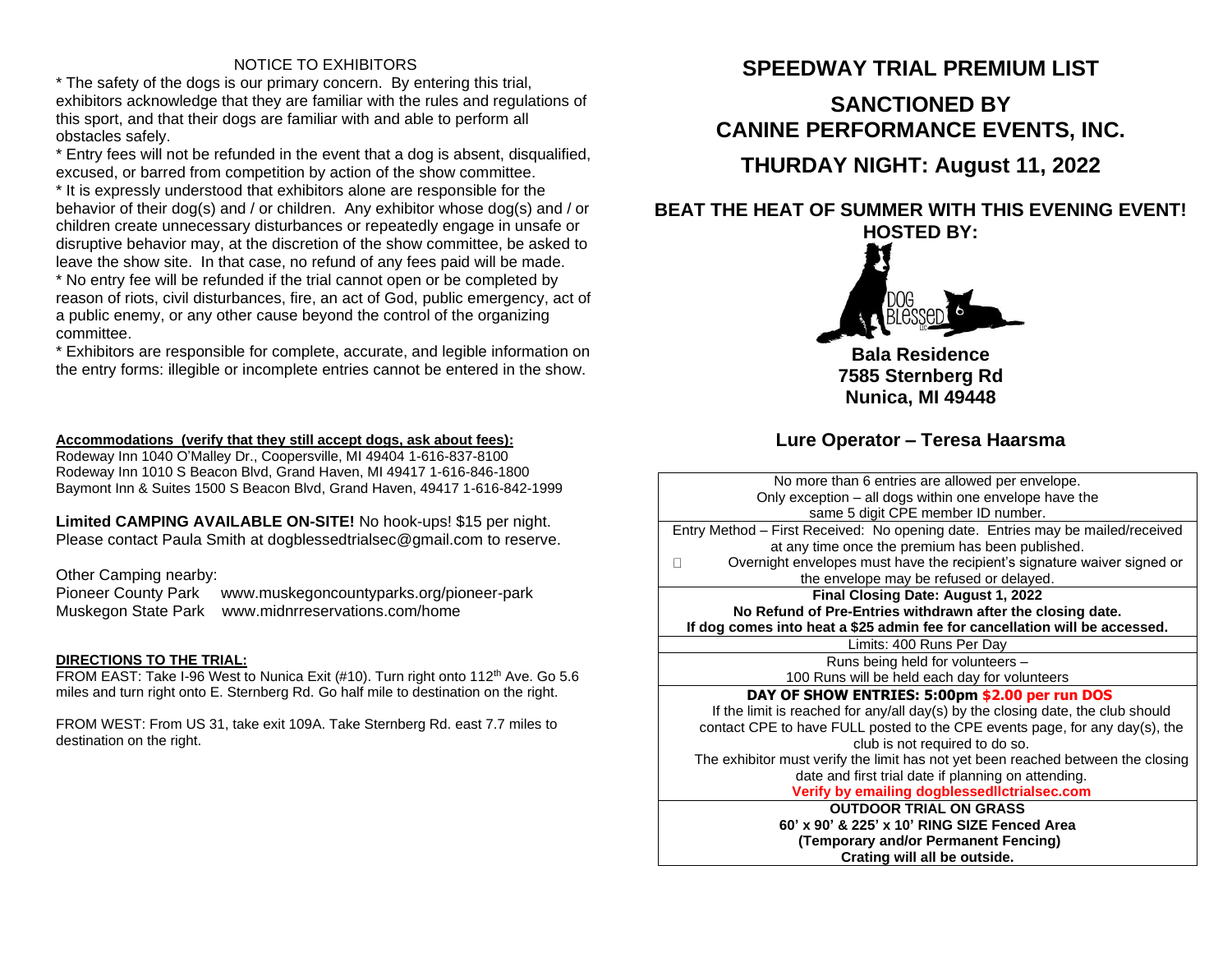| <b>Trial Chairperson</b>                   | <b>Trial Secretary</b>                        |  |  |
|--------------------------------------------|-----------------------------------------------|--|--|
| Jayne Meyer<br>Jayne.meyer82@yahoo.com     | Paula Smith<br>dogblessedlctrialsec@gmail.com |  |  |
|                                            |                                               |  |  |
| <b>Committee Members</b>                   |                                               |  |  |
| Sandra Bala, Jessica Haarsma, Bonnie Irwin |                                               |  |  |

The following order is the scheduled order for the trial to be run. If the order needs to be changed for the trial due to extreme pre-trial circumstances, it will be posted in the confirmation letter sent to pre-entered exhibitors at least 7 days before the first trial day. The order will only be changed at the trial in the case of an extreme reason.

#### **Thursday, August 11, 2022 4 Rounds of Each Pitstop Drag Race 50 yds**

#### CHECK-IN: 5:00PM

See the member services page a[t www.k9cpe.com](http://www.k9cpe.com/) to register or add a dog See "Registering with CPE" in the online rulebook for registration questions.

PRIZES & AWARDS: Placement rosettes or ribbons will be awarded for 1<sup>st</sup> through 3rd place for Qualifying scores for all classes. Dogs with NT (no time) are not eligible for any ribbons. Qualifying ribbons will be awarded to all dogs receiving a qualifying score, and Jr Handlers in all classes. New Title Ribbons will also be awarded.

See the online rulebook, [www.k9cpe.com,](http://www.k9cpe.com/) for SpeedWay divisions and scoring.

EXERCISE YOUR DOG RESPONSIBLY! PLEASE PICK UP AFTER YOUR DOG AT THE SHOW SITE AND HOTELS!



ALL DOGS MUST BE ON LEASH EXCEPT WHEN IN THE RING OR WARM UP AREA. THERE IS A LEASH LAW IN THE TRIAL SITE'S STATE.

Trials run smoother with your help! © Please send this form with your entry! We are looking for volunteers to help at our trial. If you are able to help out, please fill out the form below and return it with your entry.

Name:

Email:

Phone :

I would like to help with:  $\Box$  Set-up  $\Box$  Clean-up

I can do the following (mark all that you like to do):

\_\_\_\_\_\_\_\_\_\_\_\_\_\_\_\_\_\_\_\_\_\_\_\_\_\_\_\_\_\_\_\_\_\_\_\_\_\_\_\_\_\_\_

 $\Box$  Timer

 $\Box$  Scribe

Course Builder

- □ Sheet Runner
- □ Gate Steward
- Leash Runner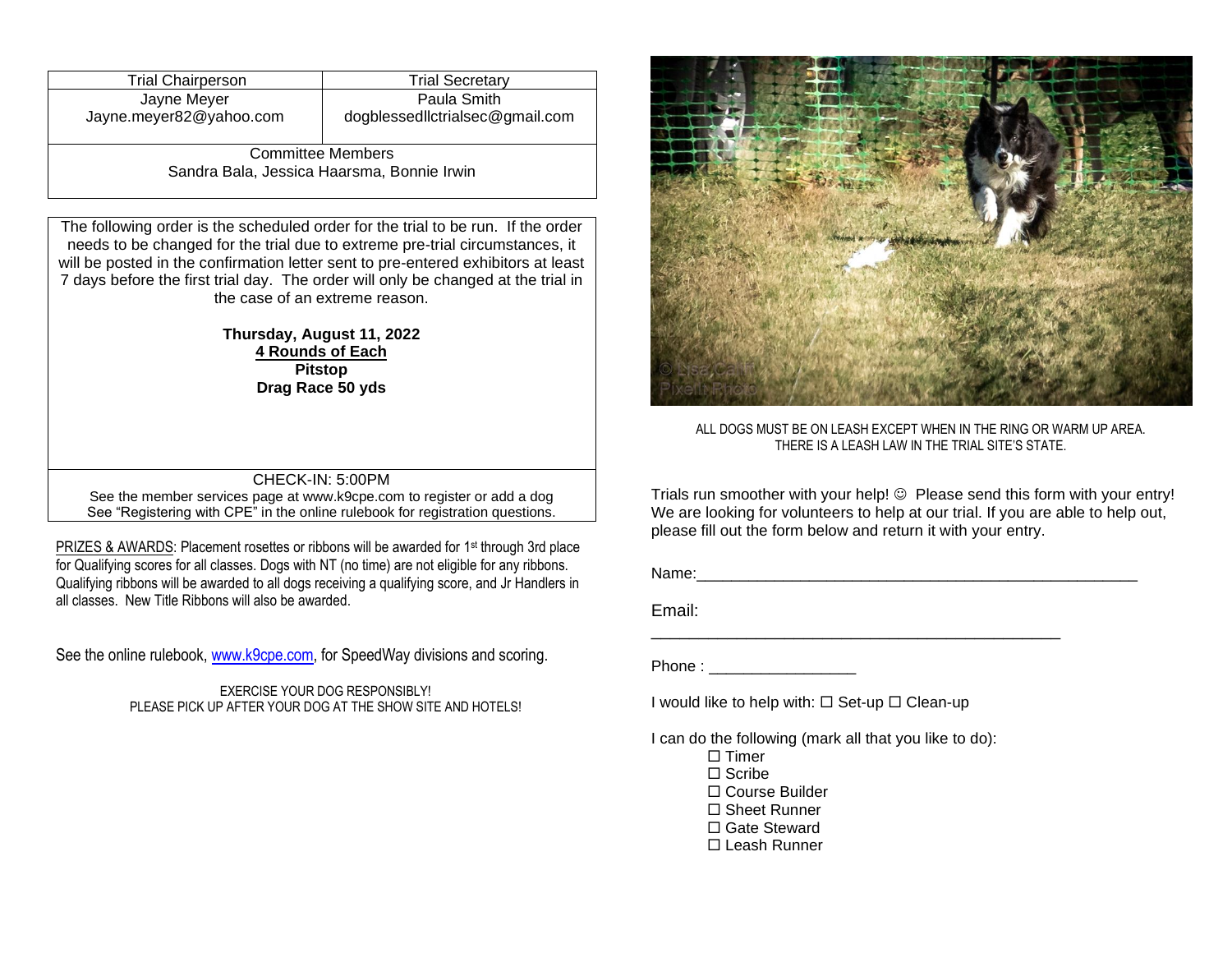Don't worry if you don't know how to do a job! They are easy and we can show you how!

**CPE general SpeedWay trial rules: see the online rulebook at [www.k9cpe.com](http://www.k9cpe.com/) for further info on divisions and complete details.**

#### **General CPE rules for entries/show site:**

- $\triangleright$  Dogs must be at least 12 months or older the first day of the trial
- ➢ Blind (both eyes), lame, in season or aggressive dogs may not enter the show. The Club may choose to exclude any of the above from the site.
- $\triangleright$  Dogs must be registered with CPE prior to the closing date of the trial, or by the trial date for Day Of Show entries.
- $\triangleright$  Electronic shock collars are not allowed at ANY CPE trial training or bark.
- $\triangleright$  Handlers in all classes are permitted to walk the course, without a dog, prior to the start of the class.
- $\triangleright$  No relieving of dogs in the warm-up area.

#### **Dogs in the ring, leashes, exiting the ring**

- $\triangleright$  Dogs may run with flat collar only with nothing attached. This is for the safety of the dog. This includes no: stitches, wraps or any other item. The only exception is a small barrette or rubber band to keep hair out of a dog's eyes.
- ➢ Leashes may not have anything (other than name/license tags) attached to them when used in the ring.
- $\triangleright$  Dogs may enter the ring on a collar, quick release harness or head halti/leader. Prong collars are not allowed per the show site and they may *not* be used to take a dog into the ring.
- $\triangleright$  Handlers may carry their leash with them on the course if done so, the leash must be in a pocket, out of sight of the dog.
- $\triangleright$  Dogs must be under the handler's control when leaving the ring
- ➢ Food, toys, training devices (includes fanny packs and leash attachments) are not allowed within 10' feet of the ring. Clickers, training whistles and squeaky toys are not to be used within distraction distance of the ring.
- $\triangleright$  The handler may not carry anything that could aid the dog in its performance. Exclusion: Handicapped/Differently Abled Handlers using a cane, scooter, wheelchair, etc., to enable their progression around the course.
- $\triangleright$  The handler may use any verbal or visual commands to direct the dog through the course.

**Questions?** See the rules page on the website, [www.k9cpe.com.](http://www.k9cpe.com/) For further questions, email CPE from the contact us webpage.



Start your Engines,

Run Fast and Furious,

Cross the Finish Line!

As Always, Have Fun!